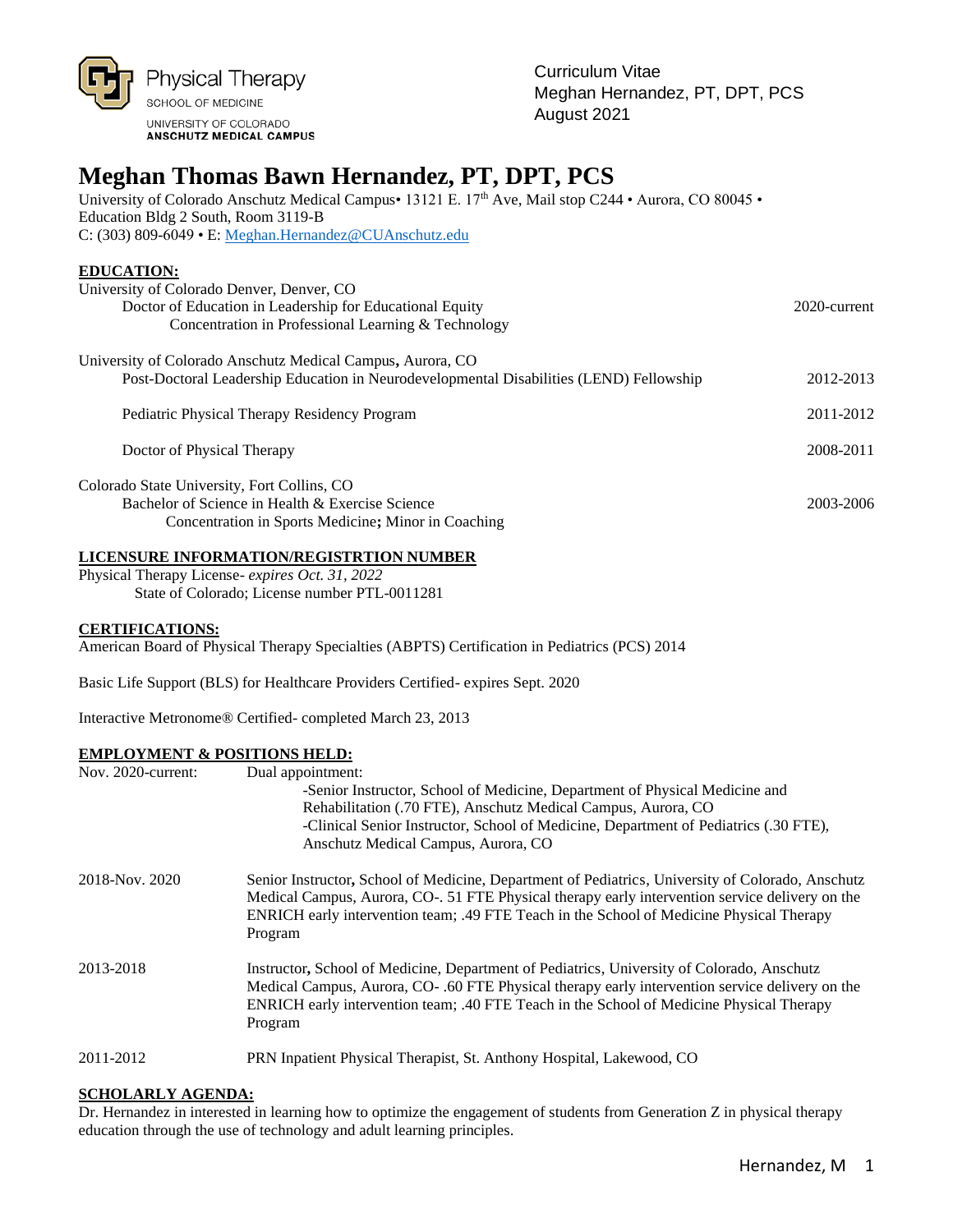

Curriculum Vitae Meghan Hernandez, PT, DPT, PCS August 2021

#### **PEER REVIEWED PUBLICATIONS:**

Dannemiller L, Provost B, LaVesser P, Bawn M, The effect of timing and rhythmicity intervention on motor function and participation of youth with autism spectrum disorder. Ped Phys Ther. 2015;27(1):E18.

#### **NON-PEER REVIEWED/INVITED PRESENTATIONS:**

Hernandez. M. Reasons for Success of Colorado Chapter Pediatrics Special Interest Group (PSIG) [Invited Presenter] 2019 Academy of Pediatric Physical Therapy Annual Conference (APPTAC) Practice Fair, APTA, Anaheim, CA, 2019

Hernandez. M. Physical Therapy Clinical Assessment for Children with Autism Spectrum Disorder [Invited presenter] CLSC 6668: Screening and Assessment for Children and Youth with Autism and and/or Other Neurodevelopmental Disorders, University of Colorado, Anschutz Medical Campus, Aurora, CO 2019

Argenti, M. Hernandez.M. Sensory and Motor Interventions for Children with Autism [Invited presenter] CLCS 6663: Evidence-Based Interventions for Youth with Autism and Other Neurodevelopmental Disorders, University of Colorado, Anschutz Medical Campus, Aurora, CO 2019

Harper, N. Hernandez, M. An Introduction to Early Intervention Services [Invited presenter] CLSC 6653: Key Concepts in Neurodevelopmental Disabilities, University of Colorado, Anschutz Medical Campus, Aurora, CO 2018

Bawn, M, Hoyt, E. Motor Impairments in Children with Autism Spectrum Disorder co-presenter Emily Hoyt, Alliance for Kids, Colorado Springs, CO 2013

Bawn, M. Motor Impairments in Children with Autism Spectrum Disorders [Invited presenter] CLSC 6663: Evidence-Based Interventions for Youth with Autism and Other Neurodevelopmental Disorders, University of Colorado, Anschutz Medical Campus, Aurora, CO 2013

Bawn, M, Mueffelmann, D. Features of Autism in Young Children, Early Childhood Mental Health Webinar, Aurora, CO 2013

Bawn, M. Swenson, L. Motor Ideas for Early Childhood Settings, Rise School of Denver, Denver, CO 2013

Bawn, M, Colgan, W. Sensory and Motor Ideas for Early Childhood Settings, Alliance for Kids, Colorado Springs, CO 2012

#### **MEMBERSHIP IN SCIENTIFIC/PROFESSIONAL ORGANIZATIONS:**

| MEMDERSHII TA SCHEATH ICA ROFESSIONALI ORGANIZATIONS.<br>American Physical Therapy Association (APTA)              | 2008-current |
|--------------------------------------------------------------------------------------------------------------------|--------------|
| Academy of Pediatric Physical Therapy                                                                              | 2012-current |
| Academy of Physical Therapy Education                                                                              | 2018-current |
| Colorado Chapter APTA                                                                                              | 2008-current |
| Colorado Pediatric Special Interest Group                                                                          | 2010-current |
| National Postdoctoral Association affiliate member                                                                 | 2011-current |
| University of Colorado Physical Therapy Alumni Association                                                         | 2010-current |
| Golden Key International Honour Society                                                                            | 2005-current |
| <b>HONORS AND AWARDS:</b><br>Carol Gildenberg Dichter Memorial Fund Scholarship, Section on Pediatrics of the APTA | Jan. 2014    |

2011 Pauline Cerasoli Academic and Clinical Excellence Award for PT Students, Colorado Chapter of the APTA April 2011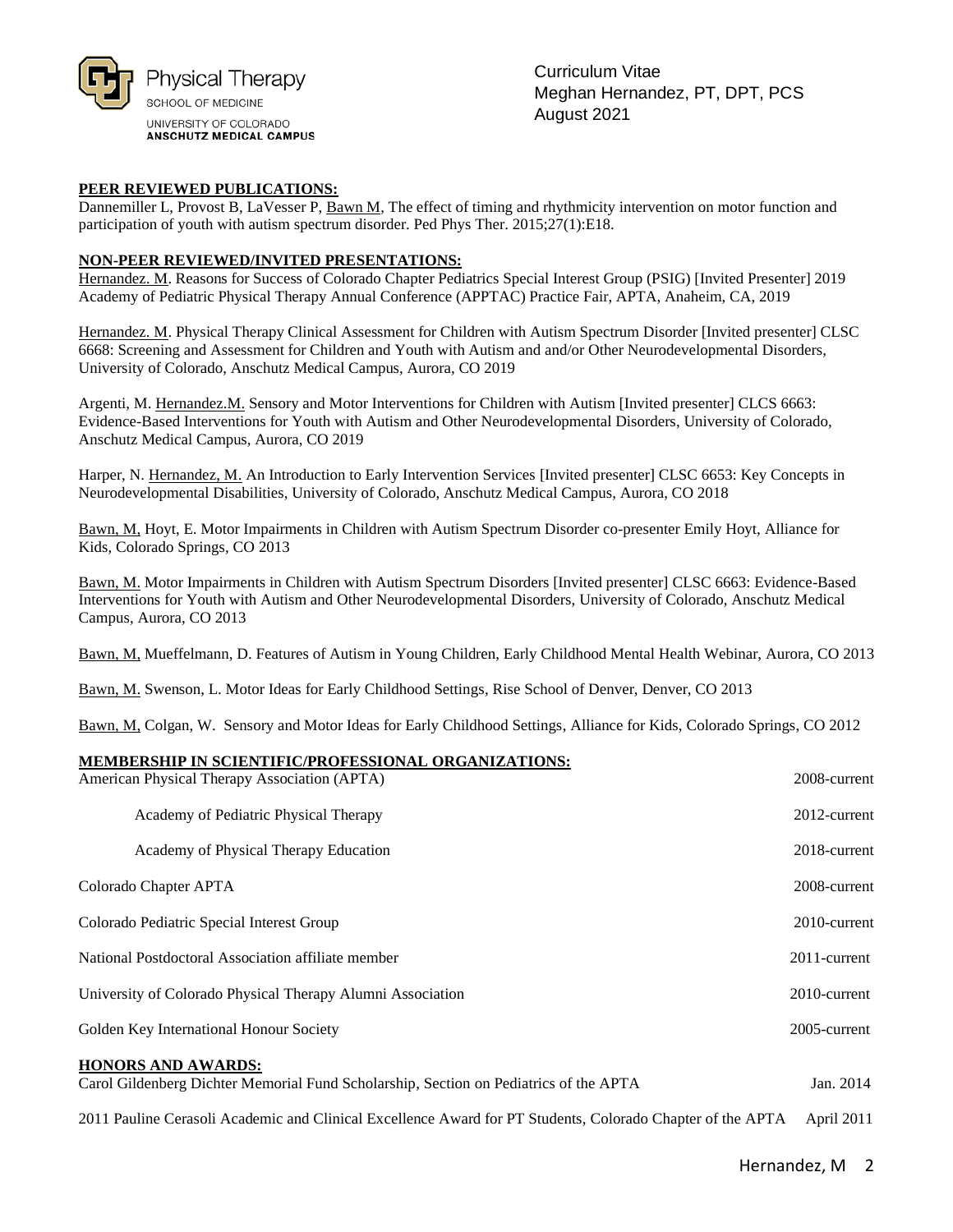

| \$3,613 Scholarship Recipient, completed 1350 hours of service, UCAN Serve Americorps Program                                                                                                                                                                                       | Feb. 2009-Feb. 2011                     |
|-------------------------------------------------------------------------------------------------------------------------------------------------------------------------------------------------------------------------------------------------------------------------------------|-----------------------------------------|
| Honors Scholar, Colorado State University<br>Honors Thesis Title: "Treatment of Depression Through Exercise: A Review Paper"                                                                                                                                                        | Dec 2006                                |
| <b>OTHER SCHOLARLY PRODUCTS:</b><br>Assisted in the development and implementation of University of Colorado Pediatric Physical Therapy Program, including<br>accreditation application process (credentialed May 31, 2013), program modifications, and clinical mentor development |                                         |
| <b>OTHER POSITIONS HELD:</b><br>Scholarship and Awards Committee Member, University of Colorado Physical Therapy Program<br>Chair of Awards subcommittee                                                                                                                            | Aug. 2020- present<br>Aug. 2020-present |
| Graduation Committee Member, University of Colorado Physical Therapy Program                                                                                                                                                                                                        | Aug. 2019-present                       |
| President, Pediatric Special Interest Group of the Colorado Chapter of APTA                                                                                                                                                                                                         | 2017-2021                               |
| Clinical Mentor, University of Colorado Pediatric Physical Therapy Program                                                                                                                                                                                                          | 2013-Present                            |
| Class President- University of Colorado Physical Therapy Program                                                                                                                                                                                                                    | Aug. 2009-May 2011                      |
| Student Representative- Recruitment, Admissions, & Matriculation Committee<br>(focus on Recruitment & Diversity), University of Colorado Physical Therapy Program                                                                                                                   | Aug. 2008-May 2011                      |
| Student Ambassador- University of Colorado Anschutz Medical Campus                                                                                                                                                                                                                  | Dec. 2008-Sept. 2010                    |
| Vice president, Golden Key International Honour Society Colorado State University Chapter                                                                                                                                                                                           | 2005-2006                               |
| <b>CONSULTATIVE AND ADVISORY POSITIONS HELD:</b><br>Federation of State Boards of Physical Therapy (FSBPT),<br>Item Bank Writer for the National Physical Therapy Examinations (NPTE)                                                                                               | 2015-2016                               |
| Rocky Mountain University of Health Professions<br>Teaching Assistant-P703 Seminar on Children & Youth in Early Intervention & Education Environment                                                                                                                                | 2013-2014                               |
| <b>COMMUNITY SERVICE:</b><br>Volunteer- 9News Health Fair                                                                                                                                                                                                                           | 2009-Present                            |
| PT Preceptor- DAWN clinic                                                                                                                                                                                                                                                           | Jan. 2015-July 2018                     |
| Young Athletes Coach- Colorado Special Olympics                                                                                                                                                                                                                                     | Sept. 2011-July 2012                    |
| Volunteer- National Veterans Wheelchair Games                                                                                                                                                                                                                                       | <b>July 2010</b>                        |
| Volunteer- Night Owls Respite Program                                                                                                                                                                                                                                               | Nov 2009-Sept 2010                      |
| Mentor- Colorado Youth at Risk                                                                                                                                                                                                                                                      | Aug. 2007-Aug 2009                      |
| Assistant Girls Volleyball Coach- Fossil Ridge High School                                                                                                                                                                                                                          | Aug. 2006-Oct. 2006                     |
| <b>CONTINUING EDUCATION ATTENDED (LAST 5 YEARS)</b><br>2020 APTA Combined Sections Meeting (CSM), Denver, CO                                                                                                                                                                        | Feb. 2020                               |
| 2019 Academy of Pediatric Physical Therapy Annual Conference (APPTAC), Anaheim, CA                                                                                                                                                                                                  | Nov. 2019                               |